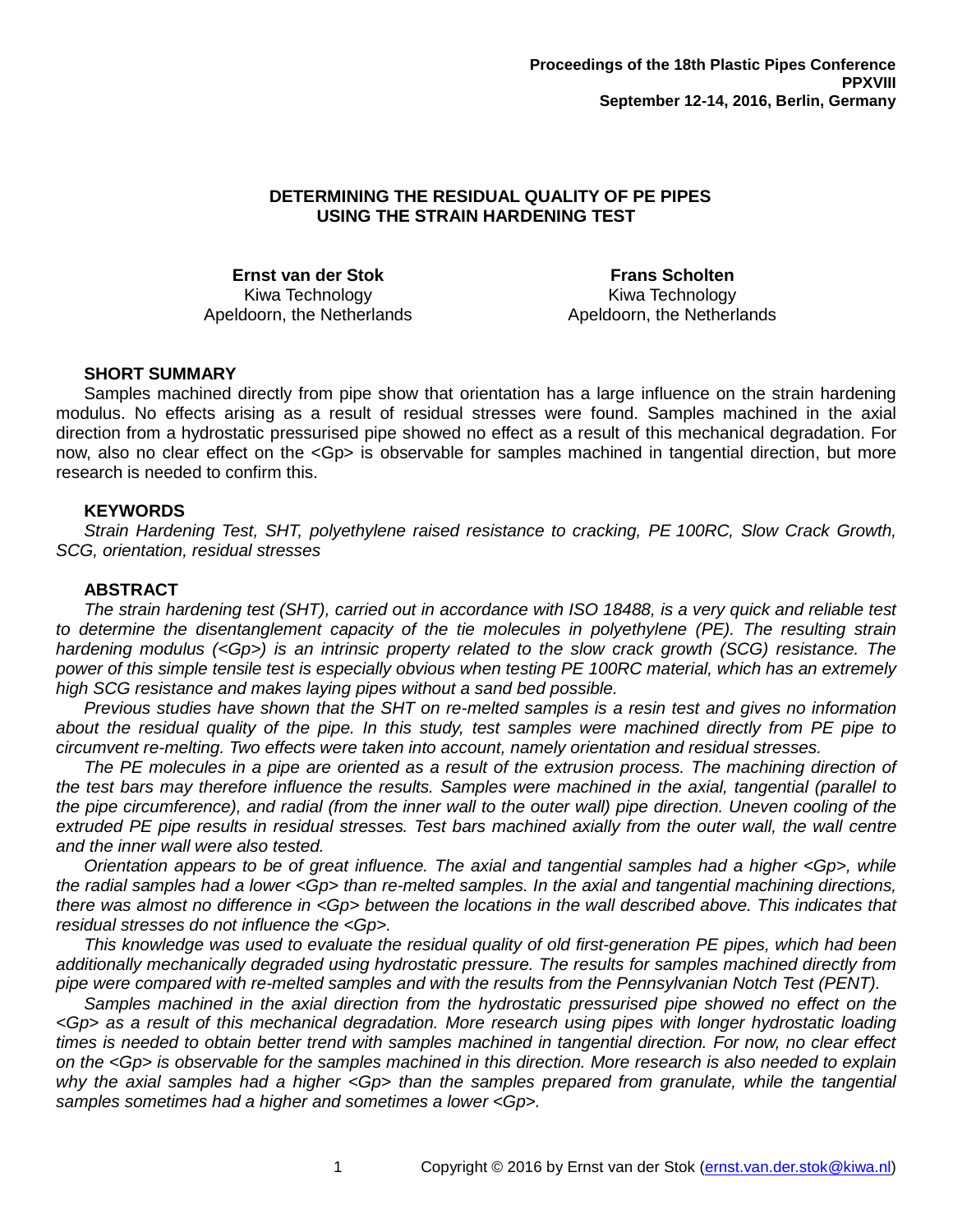### <span id="page-1-4"></span><span id="page-1-2"></span><span id="page-1-1"></span>**INTRODUCTION**

The strain hardening test (SHT), carried out in accordance with ISO 18488 [1], is a very quick and reliable test to determine the disentanglement capacity of the tie molecules in polyethylene (PE) [2,3,4]. The resulting strain hardening modulus (<Gp>) is an intrinsic property related to the slow crack growth (SCG) resistance [5,6,7]. The power of this simple tensile test is especially obvious when testing PE 100RC material, which has an extremely high SCG resistance and makes laying without a sand bed possible. The good performance of the SHT in discriminating between different PE types and the low interlaboratory scatter has been published previously [8,9].

<span id="page-1-3"></span><span id="page-1-0"></span>The previous study showed that the SHT on re-melted samples is a resin test and gives no information about the residual quality of the pipe [\[9\]](#page-1-0). In this study, test samples were machined directly from PE pipe to circumvent re-melting. As a first step, the effect of two parameters on the <Gp> were investigated, namely orientation and residual stresses. The <Gp> as a function of the hydrostatic loading time was subsequently determined in order to simulate mechanical degradation.

### **EXPERIMENTAL METHOD**

The strain hardening test (SHT) is a modified tensile test performed at 80 °C (176 °F) on specially prepared thin samples. When the samples are prepared from PE granules, 0.3 mm (0.0118 inch) thick samples are punched from a compression moulded sheet that has been pressed and annealed at 120 °C (248 °F) for one hour in accordance with ISO 18488 [\[1\]](#page-1-1).

Since the temperature used for compression moulding is 180 °C (356 °F), the granules in fact become molten. The hypothesis is that this completely removes the orientation, the residual stresses and the thermal (and thus mechanical) history of the sample. This would mean that the SHT, as currently described, cannot be used to determine the quality of the pipe material, but only the original resin quality.

To prevent this thermal reset, samples were prepared directly from pipe. In this case samples were punched from a 1.0 mm (0.0394 inch) thick sheet that had been machined directly from the pipe wall. Machining was performed carefully to prevent plastic deformation as much as possible. Air was used to cool the samples during preparation. The maximum temperature at the surface of the sample during machining was 42 °C (107.6 °F) as measured with an infrared camera. No compression moulding or annealing was performed on these samples.

The samples were clamped and pulled at 20 mm/min while the elongation was carefully measured. A noncontact (optical) extensometer and a load cell of 500 N were used.

A subsequent data treatment using the Neo-Hookean Strain Measure (NHSM) model gives the slope after the natural draw ratio. This slope is correlated to the <Gp> [\[7,](#page-1-2)[8\]](#page-1-3).

SH samples were machined from different positions in a Ø630 mm PE100 pipe (wall thickness: 50 mm) that had been fabricated relatively recently, coded "PE 2007-228", to determine the effect of orientation and residual stresses on the <Gp>. The positions vary in orientation (*zy*, *yx*, *yz* and *xy*, [Figure 1\)](#page-2-0) and in location within the pipe wall (outside (*o*), middle (*m*) and inside (*i*)). For each position, seven to ten SHT samples were prepared.

It must be noted that preparing samples in the tangential (*yz*) direction is only possible for pipes with a diameter greater or equal to 160 mm, because it is not possible to machine samples that fulfil the dimensional requirements of ISO 18488 from smaller diameter pipes.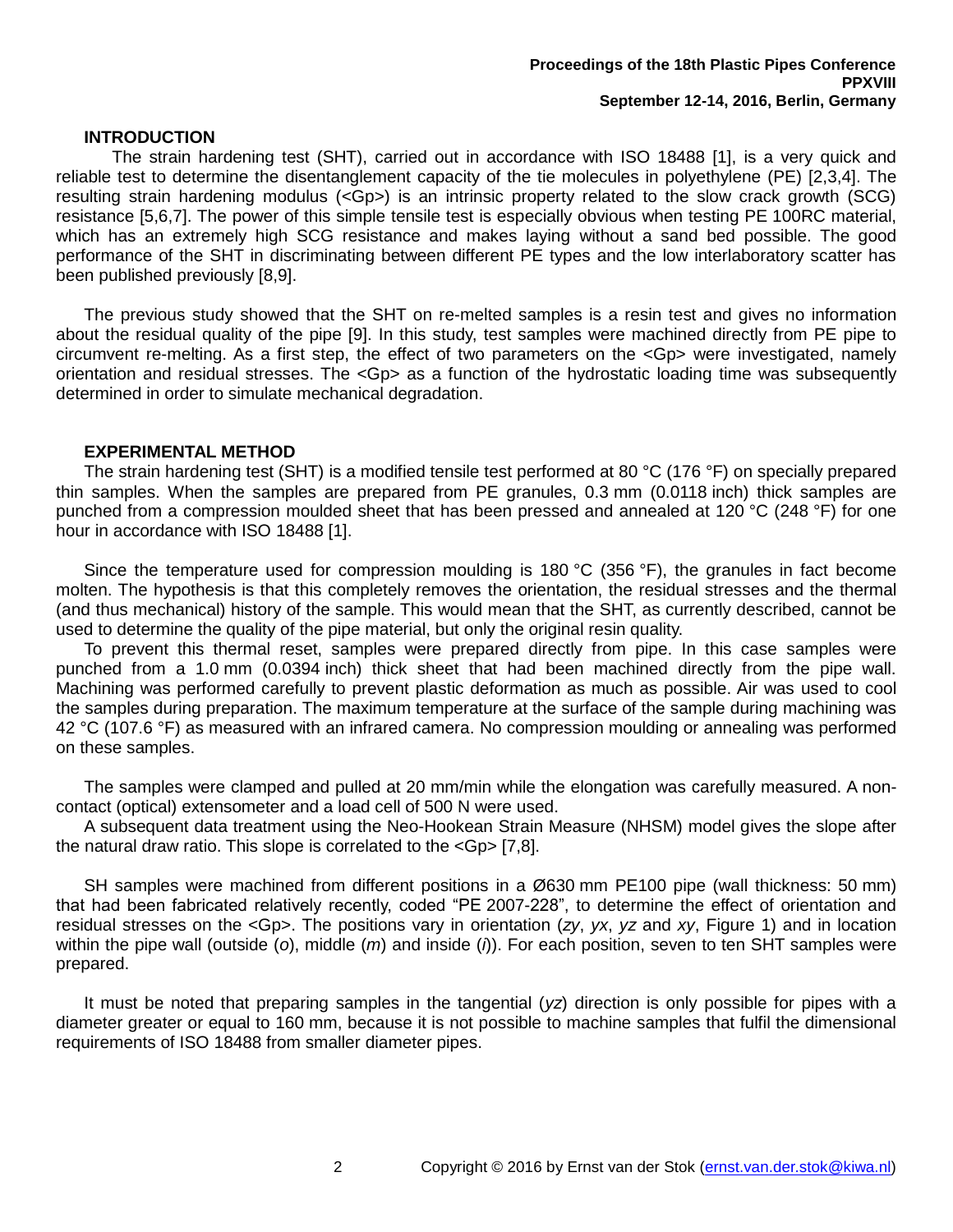**Proceedings of the 18th Plastic Pipes Conference PPXVIII September 12-14, 2016, Berlin, Germany**



<span id="page-2-0"></span>*Figure 1. The different directions in a pipe: x is the radial direction (perpendicular to the pipe wall), y is the tangential direction (circumferential) and z is the axial direction (longitudinal). SH samples were machined in four directions. Other possibilities are outside the scope of this study. Top left: SH sample zy (length of the specimen in axial direction and width in tangential direction) Top right: SH sample yx (length of the specimen in tangential direction and width in radial direction)*

*Bottom left: SH sample yz (length of the specimen in tangential direction and width in axial direction) Bottom right: SH sample xy (length of the specimen in radial direction and width in tangential direction)*

Small plates were machined in various directions from the pipe as described above. Three plates were prepared for each direction. The dimensions were approximately 50 x 15 x 1 mm. After accurately measuring the dimensions in the X, Y and Z directions, the samples were heated in an air oven for 1 hour at 110 °C. These correspond to the test parameters as given in ISO 2505 [10], which is a standard for determining the longitudinal reversion. After heating and subsequent cooling, the dimensions in all three directions were recorded once again. The dimensional change was divided by the original dimension to determine the dimensional reversion.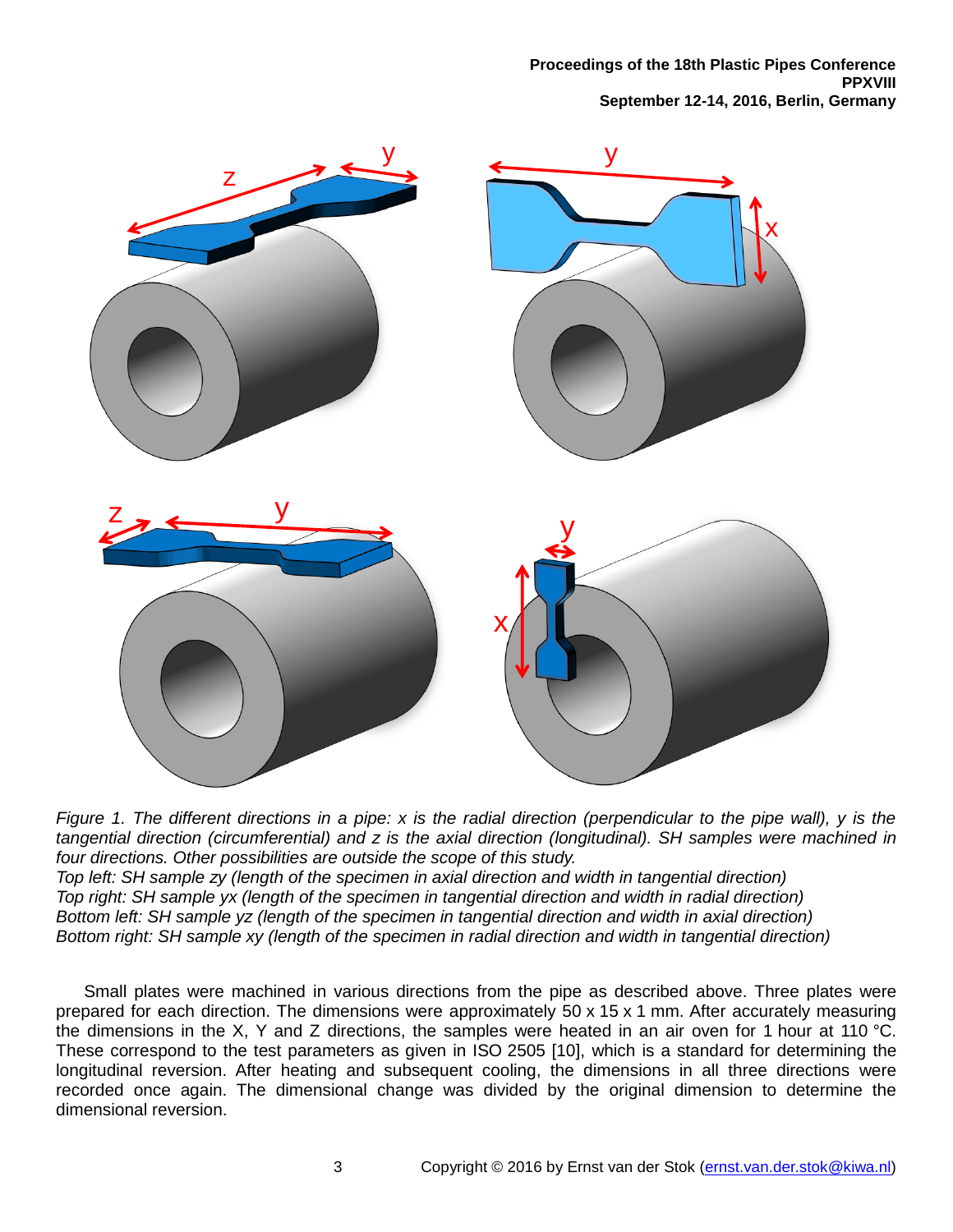To simulate mechanical degradation in practice, three segments from the two used first-generation PE pipes (coded "PE 2013-149" and "PE 2009-001", Ø110 mm and Ø160 mm respectively) were hydrostatically pressurised to 3 MPa (435 psi) at 80 °C. The segments were stressed for 125, 250 or 500 hours. For the purposes of comparison, one segment was not subjected to hydrostatic pressure (0 hours).

<span id="page-3-0"></span>Samples for the Pennsylvanian Notch Test (PENT [11]) and SHT were taken from the middle of the pipe segment, as far as possible from the ends of the pipe. The PENT samples from both PE pipes (four from each) were notched as described in ISO 16241 [\[11\]](#page-3-0) and tested at 80 °C at a stress of 1.5 MPa (instead of 2.4 MPa [\[11\]](#page-3-0)). The SH samples were prepared in accordance with ISO 18488 [\[1\]](#page-1-1), while other samples were prepared directly from pipe. Fifteen samples from PE 2013-149 were machined in the *zy*-direction from the middle of the pipe wall. Seven samples from PE 2009-001 were machined in the *yz*-direction from the pipe wall.

The results were compared statistically using One-Way ANOVA. An overall significance level of 0.05 was used. The groups were compared using the Holm-Sidak method.

# **RESULTS AND DISCUSSION**

# **Orientation**

When a PE pipe is extruded, the polymer chains in the molten granulate will orientate themselves to a certain extent. This orientation is maintained when sheets are prepared directly from pipe. In the preparation procedure as carried out in accordance with ISO 18488, PE granulate is molten during compression moulding. The sheets are subsequently annealed. Once this has been carried out, the polymer chains have a very low orientation and are almost completely randomly oriented throughout the sheet. By comparing the strain hardening modulus (<Gp>) of the re-melted samples prepared in accordance with ISO 18488 with samples that have been machined directly from pipe, the effect of orientation can be evaluated.

Residual stresses are also introduced during pipe production. The freshly-extruded pipe is cooled with water from the outside, while the inner side and the middle of the pipe wall remain warm for a longer time. This asymmetric cooling results in residual stresses. On the outer side of the pipe wall the stresses are compressive, while tensile stresses will be present on the inner side.

[Figure 2](#page-4-0) shows the  $\leq$ Gp> for the investigated samples. The  $\leq$ Gp> for this pipe was 66.0 MPa when prepared and tested in accordance with ISO 18488. Samples machined in the axial direction (*zy*) had a higher <Gp> than the samples prepared from granulate, namely an average of 72.1 MPa. The samples prepared in the tangential direction (*yz*) also had a higher <Gp>, namely an average of 75.4 MPa. Both results also deviated statistically (One-Way ANOVA) from the <Gp> of the granulate. The other samples prepared in the tangential direction (*yx*) had more or less the same <Gp> (67.2 MPa) and did not deviate statistically. Only the samples machined in the radial direction (xy) had a lower <Gp>: 59.6 MPa (statistically different when compared to granulate).

The differences between the granulate, the *zy*-samples, the *yx*-samples, the *yz*-samples and the *xy*samples therefore show that orientation has an influence on the <Gp>. The direction of preparation is thus crucial for the resulting <Gp>.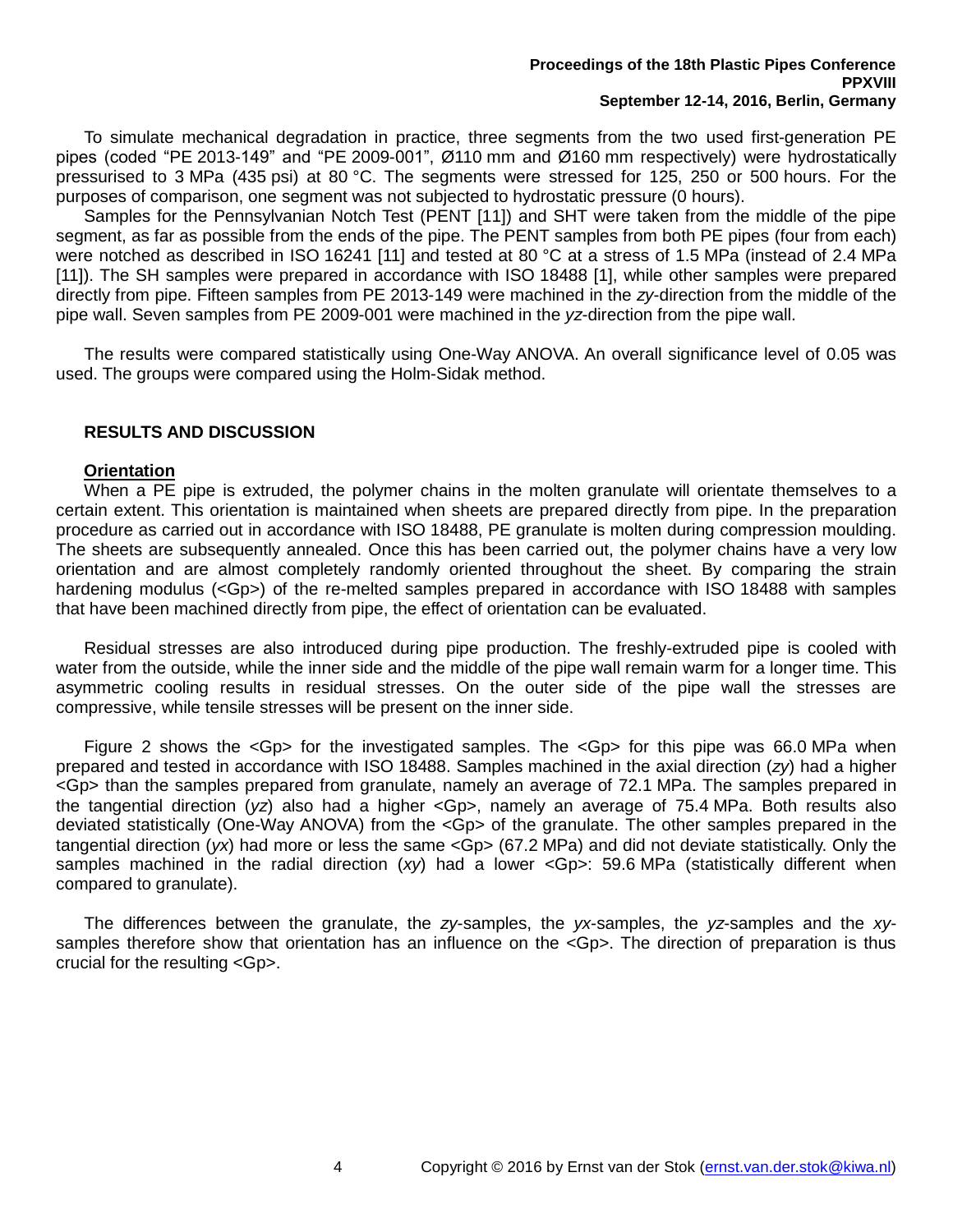

<span id="page-4-0"></span>*Figure 2. The strain hardening modulus (<Gp>) for various orientations (see [Figure 1\)](#page-2-0) and locations in the same pipe (PE 2007-228). x is the radial direction, y is the tangential direction and z is the axial direction. o is the outside, m is the middle of the pipe wall and i is the inner side of the pipe wall.*

# **Residual stresses**

Within one orientation, there was almost no difference in <Gp> observable between the *o*, *m* and *i* locations. The position within the pipe wall (inner side or outside), and thus the residual stresses, therefore seems to have no effect on the resulting <Gp>.

The lack of a measured difference for the SHT does not mean that there is no difference in residual stresses. The dimensional change was measured for samples from the outside and inner side of the pipe wall using the parameters for the longitudinal reversion test (see the experimental section). The results are presented in [Table 1.](#page-5-0) The dimensional change for samples at the inside of the pipe wall was much smaller than samples from the outside (green and red cells respectively) due to fast cooling from the outside during the extrusion process. Note that the samples shrunk in the axial direction, whereas in the radial direction enlargement was found in all cases. This can be explained by the axial pull during the extrusion process. The axial elongation and the radial shrink are frozen in during the cooling step. When samples are heated again, this axial elongation is reduced once again, hence the shrinkage. The reverse is true for the radial direction.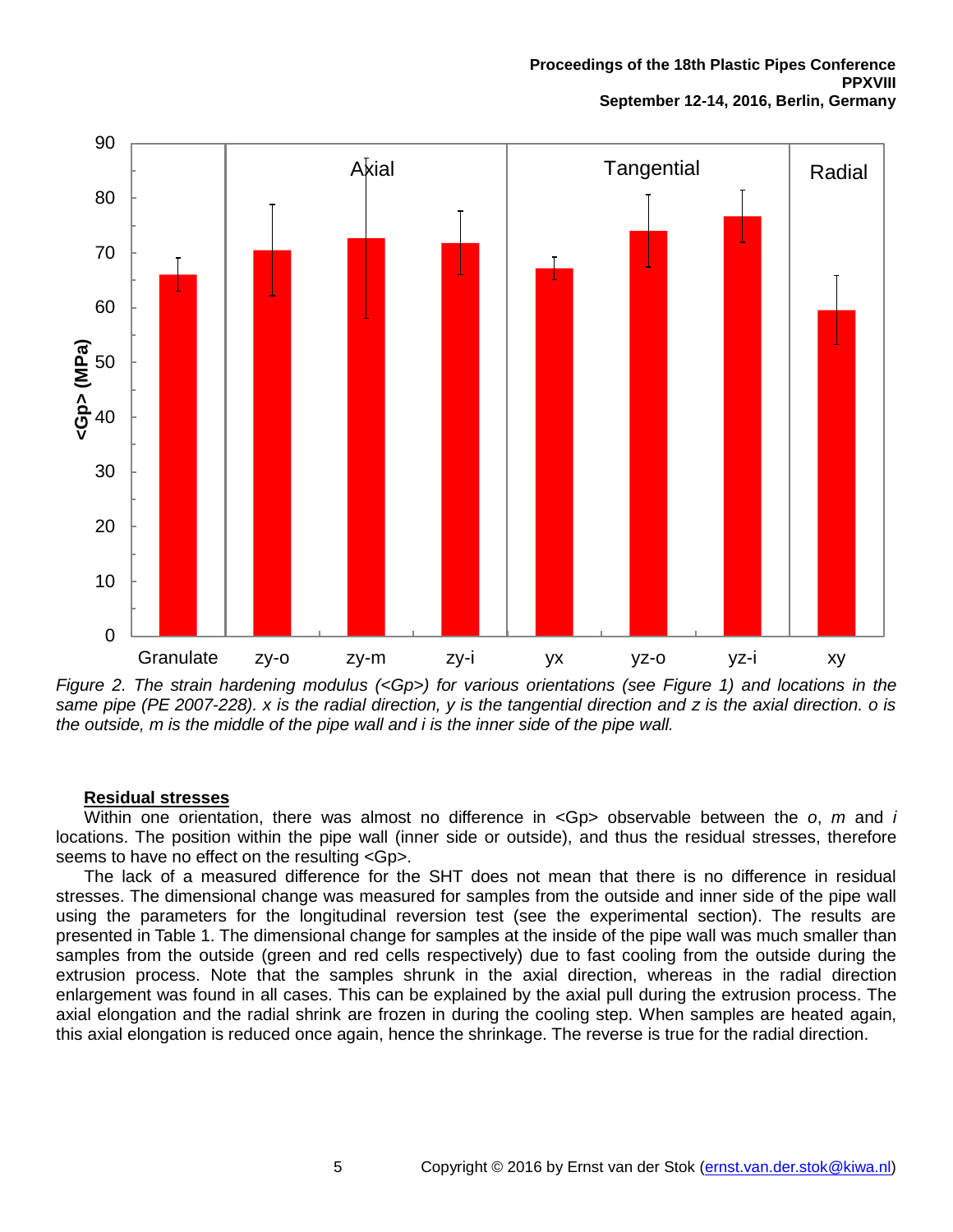#### **Proceedings of the 18th Plastic Pipes Conference PPXVIII September 12-14, 2016, Berlin, Germany**

<span id="page-5-0"></span>*Table 1. The dimensional reversion after 1 h in an air oven at 110 °C in three directions (X (radial), Y (tangential) and Z (axial)) for five different sample locations in PE 2007-228. A green background indicates that the value is relatively close to 0 % in that direction, while a red background indicates a relatively high (plus or minus) value in the same direction. A positive value indicates enlargement. A negative value indicates shrinkage.*

|                              | <b>Dimensional reversion</b> |         |         |
|------------------------------|------------------------------|---------|---------|
| <b>Sample location</b>       | X(%)                         | Y(% )   | $Z(\%)$ |
| Axial outside (zy-o)         | 2.83                         | $-1.41$ | $-0.91$ |
| Axial inner side (zy-i)      | 0.87                         | $-0.16$ | $-0.62$ |
| Tangential outside (yz-o)    | 3.48                         | $-1.32$ | $-1.59$ |
| Tangential inner side (yz-i) | 0.60                         | 0.24    | $-0.67$ |
| Radial (xy)                  | 1.77                         | $-0.74$ | $-0.92$ |

Despite the measurable difference in residual stresses, the SHT did not measure any difference between the samples from different locations in the pipe wall. The preparation as carried out in accordance with ISO 18488 requires an additional annealing step at 120 °C for 1 hour. This will certainly decrease the residual stresses. It is quite possible that the test temperature of 80 °C is also sufficient to cause a relatively quick decrease in residual stresses due to relaxation. Moreover, at such high strains the residual stresses may be of no influence at all.

Note that these results do not reveal anything about the effect of residual stresses on the slow crack growth (SCG) process. The <Gp> is after all an intrinsic material property. It does not measure the resistance to SCG itself, but is related to it [\[6\]](#page-1-4). These results therefore only indicate that the SHT cannot measure any effects caused by residual stresses.

# **Mechanical degradation**

This knowledge regarding the effects of orientation and residual stresses on the <Gp> was taken into account when preparing samples from pipe segments. These were mechanically degraded using hydrostatic pressure (see the experimental section).

The PENT failure time and the <Gp> of the PE 2013-149 pipes that were subject to hydrostatic pressure are shown in [Figure 3.](#page-6-0) The results of the PENT (left axis on a logarithmic scale, light blue) and the SHT using granulate (right axis, open red squares) have been discussed in a previous paper [\[9\]](#page-1-0). This paper explains that the PENT is affected by the previously-imposed mechanical degradation, whereas the SHT is only a resin test.

The <Gp> (right axis, solid red squares) of the samples machined directly from pipe (*zy-m* location) is independent of the imposed mechanical degradation: the values remain more or less equal. This is similar to the results that have been found before using granulate. However, the difference is that the <Gp> values for the samples machined directly from pipe are higher than the samples prepared in accordance with ISO 18488. This corresponds to the results found earlier (see [Figure 2\)](#page-4-0).

Because the stress in axial (*zy*) direction is equal to half the stress in tangential (*yz*) direction, an effect on the <Gp> may be noticeable for samples machined in the tangential direction.

For this research a larger pipe, referred to as "PE 2009-001", was used (see the experimental section). In this case, the <Gp> of the segment that was not subjected to hydrostatic pressure was already lower than the <Gp> for the samples prepared from granulate in accordance with ISO 18448. This outcome stands in contrast to the results presented in [Figure 2,](#page-4-0) where the <Gp> is higher. This pipe was however old and had been used in practice for several decades. This means that mechanical degradation had already occurred. This could explain the lower-than-expected <Gp>.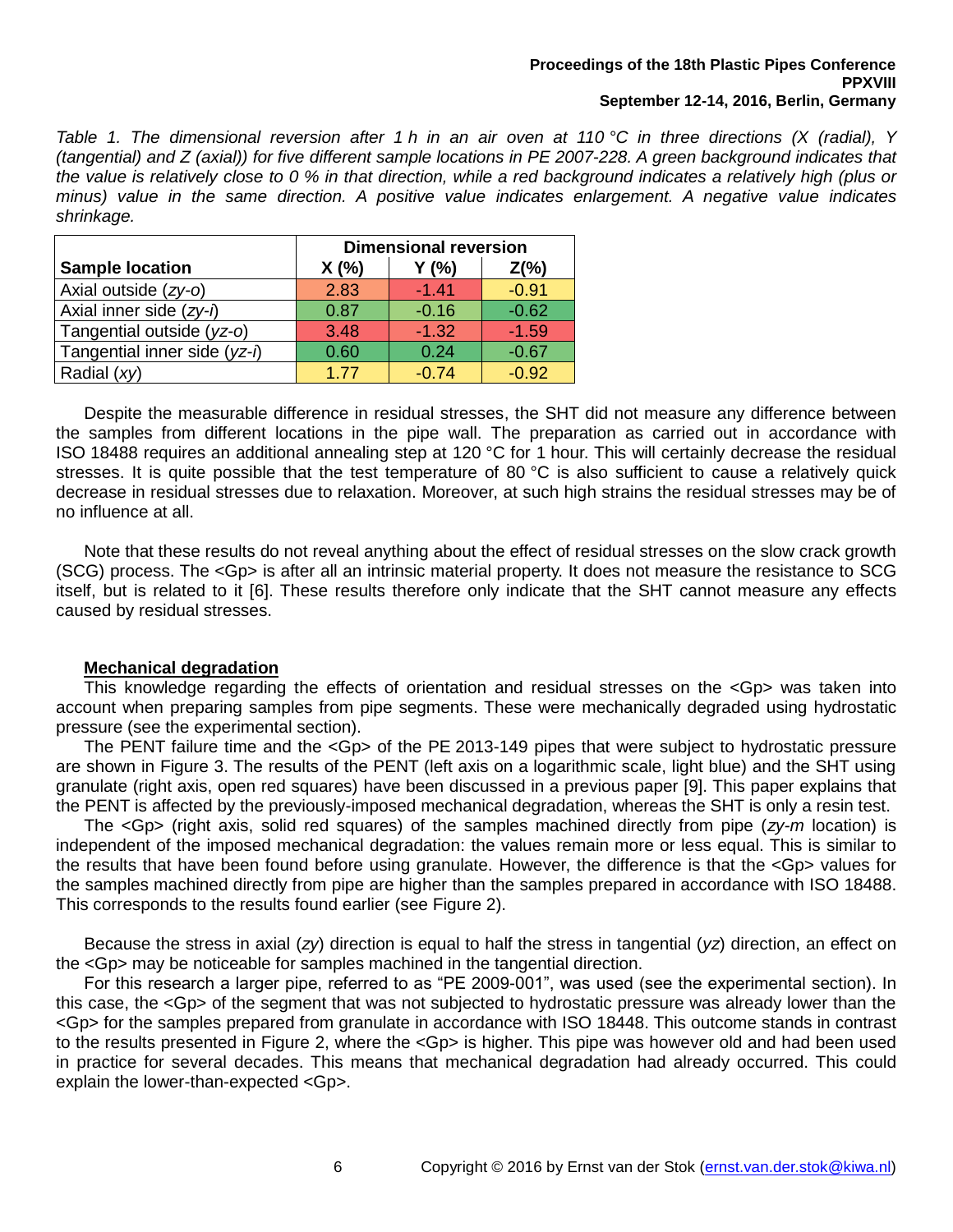

<span id="page-6-0"></span>*Figure 3. The failure time for the PENT (left axis on a logarithmic scale, light blue) and the strain hardening modulus of the SHT (<Gp>, right axis, red) for pipe "PE 2013-149". The hydrostatic loading time is shown on the horizontal axis (logarithmic). There is no "0" on a logarithmic scale; the value without hydrostatic loading is thus placed at 1.1 hours for clarity. The samples machined directly from pipe are taken from the middle of the pipe wall in the zy-direction (see [Figure 1\)](#page-2-0).*

Four pipe segments were pressurised to 3 MPa at 80 °C and failed after 5, 30, 33 and 46 hours. The planned hydrostatic loading time 125, 250 and 500 hours was therefore not possible. To investigate the effect of further hydrostatic pressure, the *yz*-samples were machined from the pipe segment that failed after 46 hours. Similar as with the axial samples, the <Gp> does not decrease as a function of the hydrostatic loading time. Mechanical degradation may therefore not be the reason of the lower-than-expected <Gp>, although it must be noted that it was difficult to obtain a clear trend, because hydrostatic loading times up to 500 h were not possible.

It seems for now therefore that the fibril deformation and failure resistance, which are measured by the SHT, are not influenced by the mechanical history. Performing the SHT on *zy*- and yz-samples, which are not compression moulded or annealed, seem therefore not to measure the pipe quality, but are instead measuring the resin quality.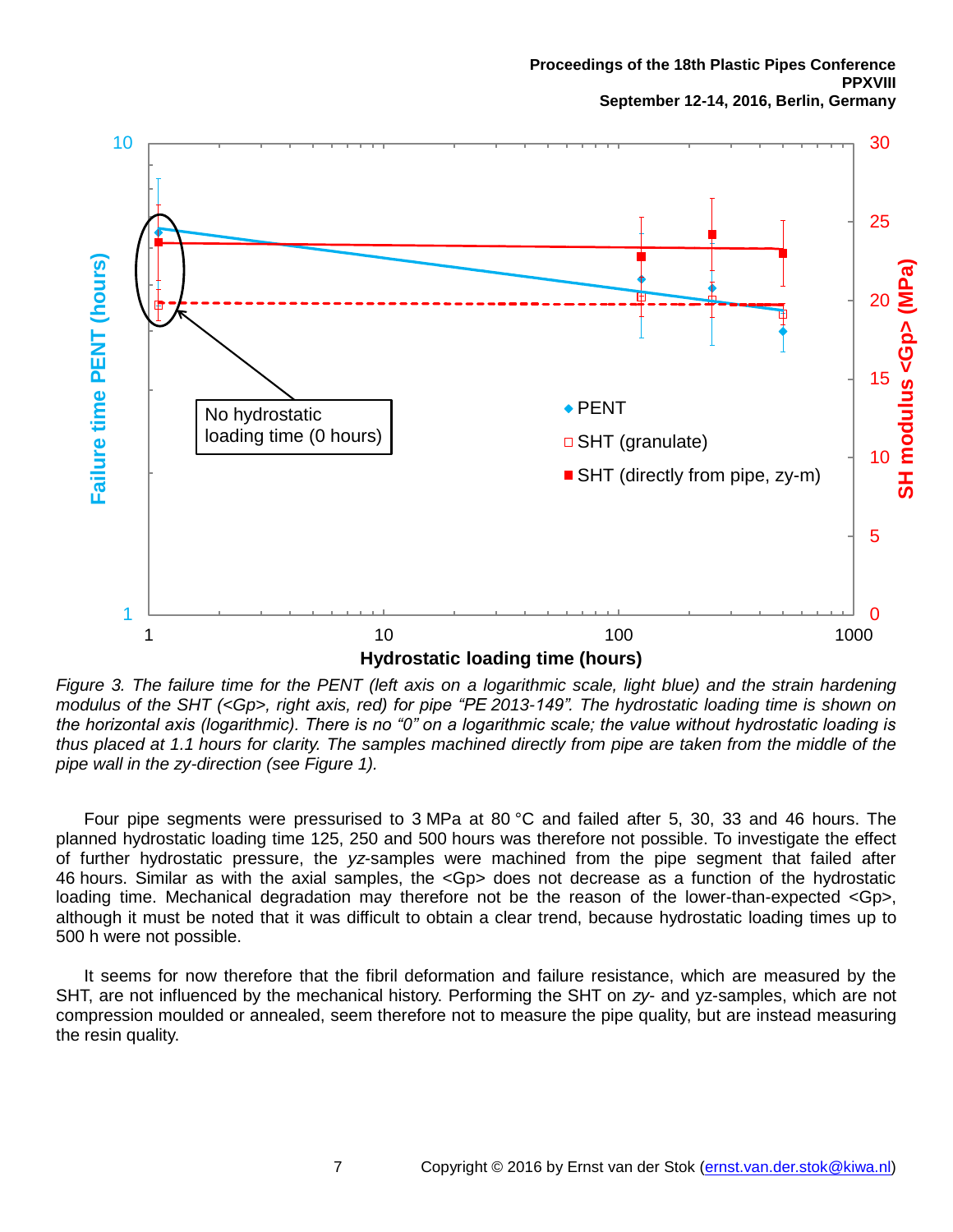

<span id="page-7-0"></span>*Figure 4. As [Figure 3,](#page-6-0) but for PE 2009-001. Samples were machined in the yz-direction instead of the zydirection (see [Figure 1\)](#page-2-0). The PENT and the SHT on granulate were only performed on the pipe not subjected to any hydrostatic loading. It is assumed that these tests respond identically to hydrostatic loading as presented in [Figure 3.](#page-6-0)*

It remains unknown why the axial (*zy*) samples from the Ø630 mm and Ø110 mm pipe had a higher <Gp> than the samples prepared from granulate [\(Figure 2](#page-4-0) and [Figure 3\)](#page-6-0), while the tangential (*yz*) samples sometimes had a higher <Gp> (Ø630 mm pipe, [Figure 2\)](#page-4-0) and sometimes a lower <Gp> (Ø160 mm pipe, [Figure](#page-7-0)  [4\)](#page-7-0). More research is needed to explain this behaviour.

Although the <Gp> of the samples machined in the axial direction (*zy*) was not affected by any mechanical degradation, the raw data hints at an effect due to the hydrostatic pressure. In [Figure 5,](#page-8-0) a red circle indicates a change of slope in the SHT curve. The draw ratio (λ) for this change of slope was determined for all tested samples using the second derivative. The results are presented in [Table 2.](#page-8-1) The  $\lambda$  at which the change of slope occurs for granulate remains more or less constant, while λ decreases for the pipe samples. This is only a trend, because statistically (using One-Way ANOVA) there is no difference between the groups. The trend is especially notable for the 0 h, 125 h and 250 h pipe samples.

This trend is not observed for "PE 2009-001" where the  $\lambda$  at which the change of slope occurs for the samples machined from tangential direction (*yz*) remains more or less constant (7.88 for the 0 h pipe samples and 7.93 for the 46 h pipe samples).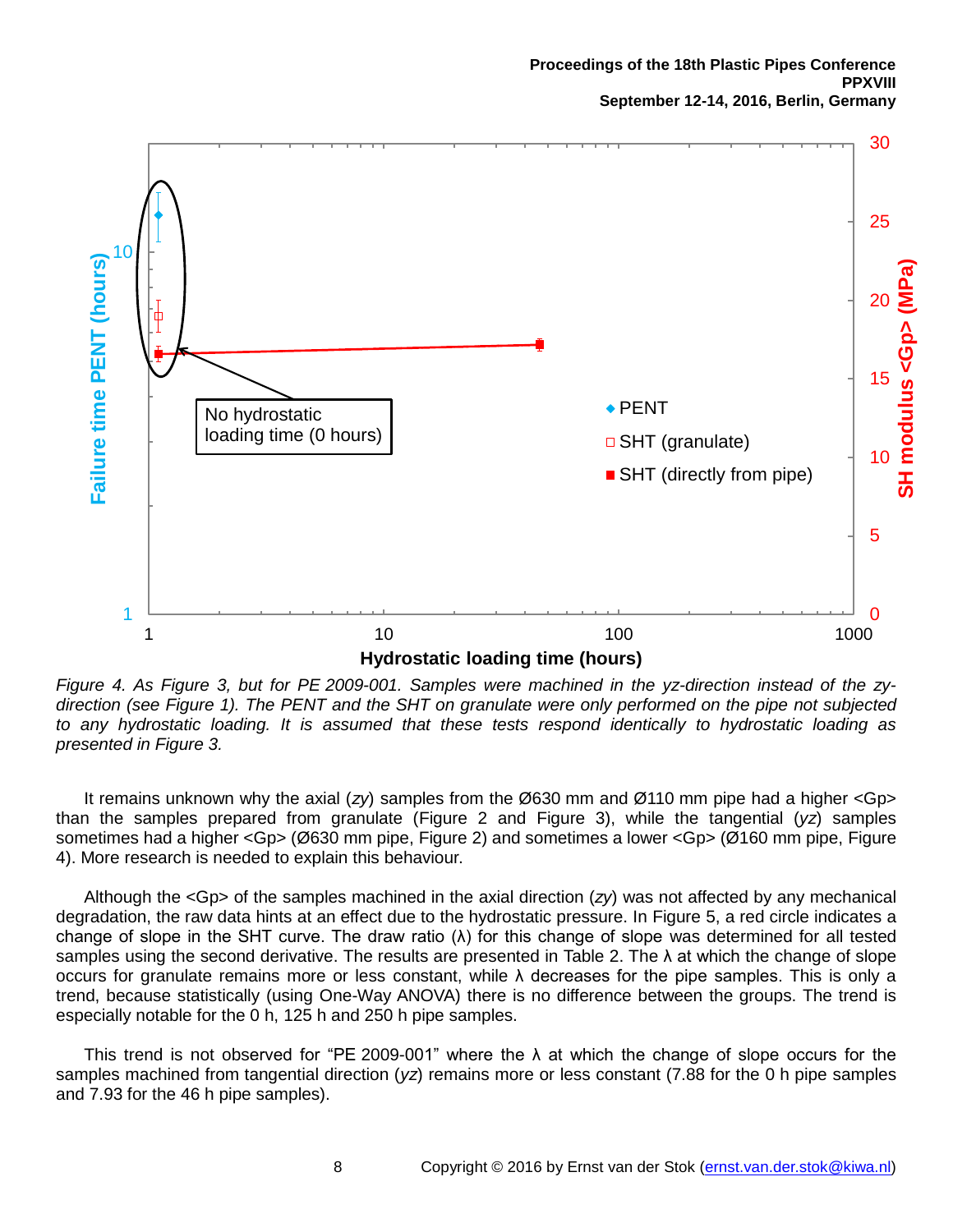

<span id="page-8-0"></span>*Figure 5. Raw data of samples prepared directly from PE 2013-149 that had been hydrostatically pressurised for 125 hours. Around λ=8 a change of slope can be observed (red circle).*

<span id="page-8-1"></span>*Table 2. Average λ at which change of slope occurs in the SHT curve for various samples of PE 2013-149.*

|                                  | $\lambda$ at which change of<br>slope occurs for |                                      | 8,0                                                                                                    |
|----------------------------------|--------------------------------------------------|--------------------------------------|--------------------------------------------------------------------------------------------------------|
| Hydrostatic<br>pressure time (h) | granulate<br>(-)                                 | samples<br>machined<br>from pipe (-) | e of slope occurs (-)<br>3<br>5<br>5<br>$\rightarrow$ granulate<br><b>-</b> samples machined from pipe |
| $\overline{0}$                   | 7.36                                             | 7.93                                 |                                                                                                        |
| 125                              | 7.50                                             | 7.70                                 | at which change                                                                                        |
| 250                              | 7.56                                             | 7.37                                 | ≺                                                                                                      |
| 500                              | 7.52                                             | 7.41                                 | 7,0<br>200<br>300<br>100<br>400<br>500<br>600<br>0<br>Hydrostatic loading time (hours)                 |